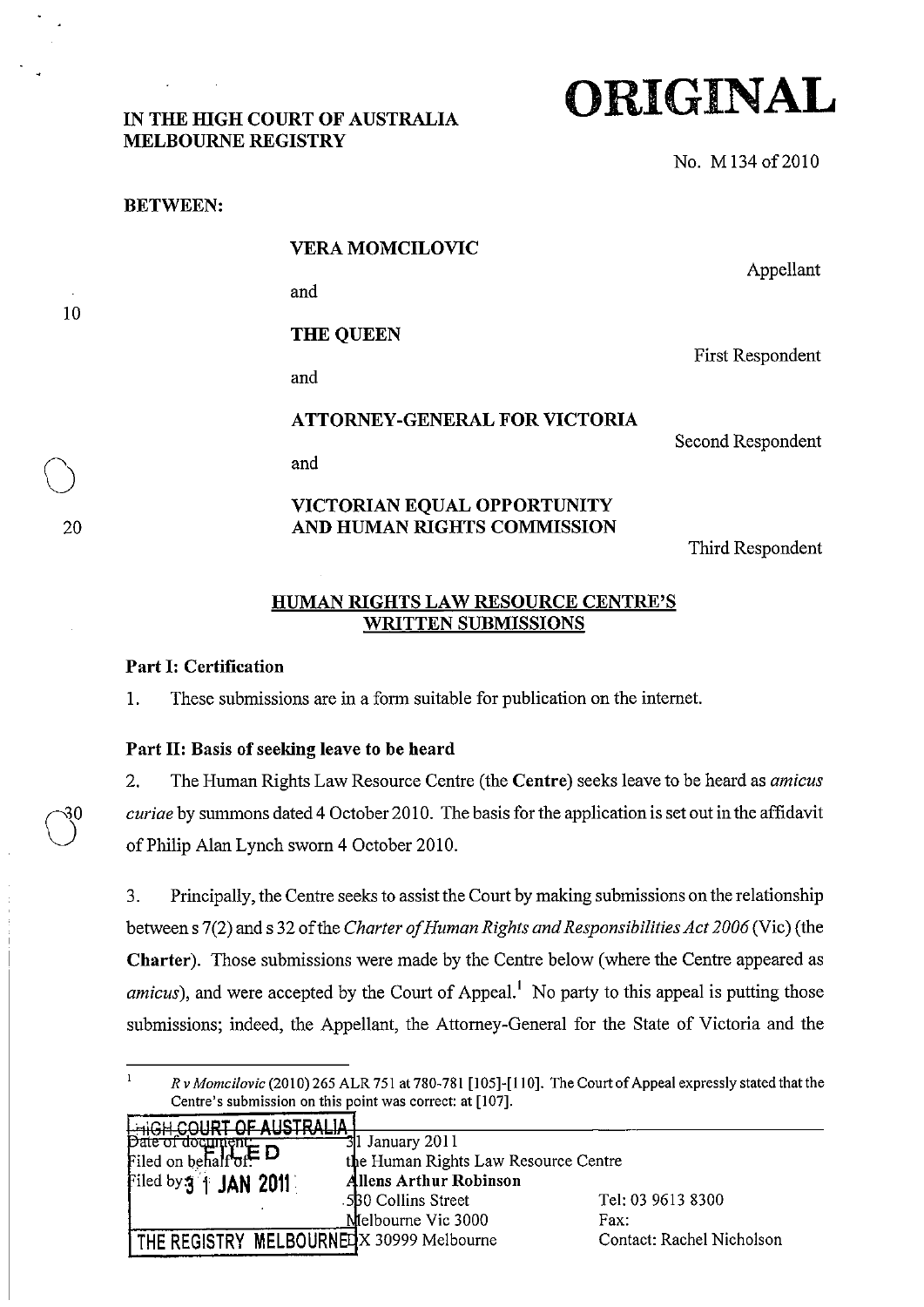Victorian Human Rights and Equal Opportunity Commission (the Commission) contend the Court of Appeal erred in accepting them. Unless the Centre is granted leave to appear as *amicus,*  no party will present argument in support of this aspect of the Court of Appeal's reasons.

4. Given the importance of the issue to the operation of the Charter, the Centre seeks leave to make brief oral submissions as well as relying on this outline.

5. The Centre does not seek to be heard in support of any particular party.

# Part III: Reasons why leave to be heard should be granted

6. For the reasons given in paragraphs 2-5 above, the Centre's submissions will assist the Court to arrive at the correct determination of the case where the argument is unlikely to receive adequate treatment by the parties. $<sup>2</sup>$ </sup>

# Part IV: Applicable constitutional and statutory provisions

7. The Centre adopts the appellant's list of applicable constitutional and statutory provisions.

# Part V: Submissions

()

20

8. In the affidavit of Mr Lynch sworn 4 October 2010, para 15, two questions were outlined upon which the Centre proposed to make submissions (which were the subject of its submissions below), namely:

- (a) Is it necessary first to construe a statutory provision absent s 32 of the Charter, to arrive at an "ordinary" construction of the provision, before considering s 7(2)? (the first question).
- (b) What is the relationship, if any, between s 7(2) and s 32 of the Charter? Does s 32 only come into play after the statutory provision has been measured against s 7(2)? (the second question).

9. In relation to those two questions, the affidavit indicated that the submissions the Centre would seek to make were, in summary, as follows:

(a) On the first question: The proper approach to statutory construction under the Charter is to start with s 32: that is, to see s 32 as a cardinal principle of statutory construction (rather than seeing s 32 as a 'last resort' or 'extraordinary' provision

<sup>2</sup>  *CfWurridjal* v *Commonwealth* (2009) 237 CLR 309 at 312.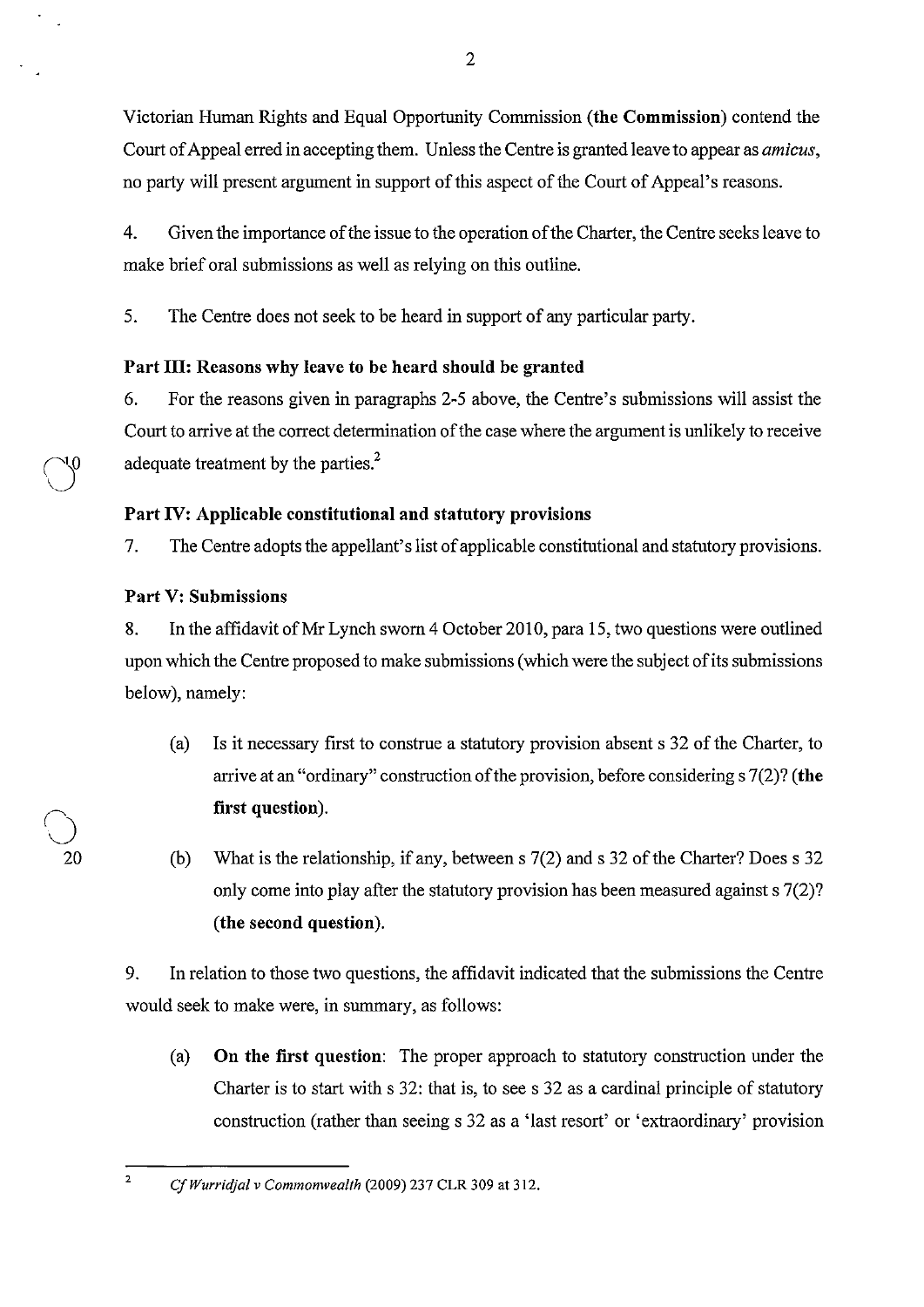which only comes into play in the event that a statutory provision is incompatible with human rights as a matter of 'ordinary' construction).

(b) On the second question: Where a provision is said to limit a human right, it is wrong to consider, first, whether such limits can be justified under s 7(2), before considering whether it is possible to interpret the provision compatibly with human rights under s 32. Rather, where it is alleged that a statutory provision limits human rights, it is necessary to consider whether it is possible to interpret the provision in a way that is compatible with human rights in accordance with s 32 of the Charter. Consideration of s 7(2) only arises in the event that it is not possible to interpret the 10 provision compatibly with human rights under s 32.

10. Before the Court of Appeal, the Centre was the only person to make those submissions. The Court of Appeal accepted the Centre's submissions on both points: at [35], [107].

11. The Attorney-General (Vic) has now filed submissions (dated 27 January 2011) which are very similar to the Centre's submissions below on the first question.3 Accordingly, the Centre does not propose to make submissions on the first question, but rather to indicate its agreement with paras 28-31 of the Attorney-General (Vic)'s Submissions.

12. The Centre seeks to make submissions on the second question. A sunnnary of the Centre's submission is set out in paragraph 9(b) above. (This issue is the subject of paras 1 and 2 of the Attorney-General (Vic)'s notice of contention.)

13. In addition, the Centre seeks to make a submission to the effect that the Court of Appeal correctly held (at [103]) that compliance with the s 32(1) obligation means (inter alia) adopting the interpretation which "least infringes" human rights. That conclusion is challenged by the Attorney-General (Vic) in paras 3 and 4 of his notice of contention and paras 51-54 of his submissions. The Centre seeks to support the reasons of the Court of Appeal on this issue.

# First Submission: Relationship between s 7(2) and s 32

14. The Court of Appeal dealt with the relationship between s 7(2) and s 32 of the Charter at paragraphs [105]-[110] of its reasons. The Court of Appeal held that the interpretive obligation imposed by s 32(1) of the Charter is logically distinct from the proportionality assessment

 $\overline{\mathbf{3}}$ 

See Attorney-General (Vie)'s Submissions, paras 28-31.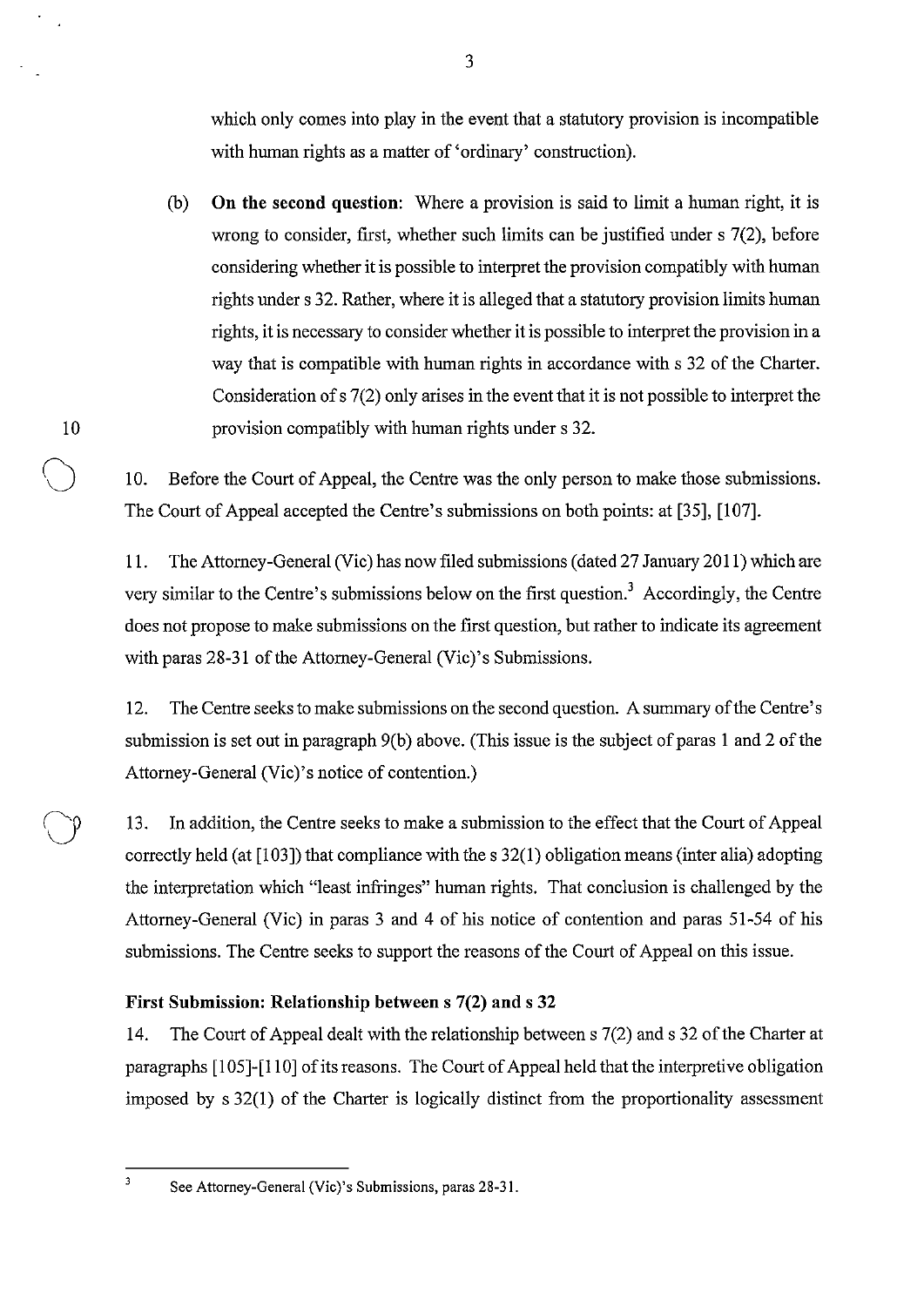required by s 7(2) of the Charter. The Appellant, the Attorney-General (Vic) and the Commission submit that the Court of Appeal erred in so holding.<sup>4</sup>

15. The Centre submits that the Court of Appeal was correct, for the following reasons.

16. **First,** the text of s 32(1) supports the Court of Appeal's approach. Section 32 relevantly requires statutory provisions to be interpreted in a way that is *"compatible with human rights"*  rather than "*compatible with human rights as reasonably limited in accordance with s* 7(2)".

17. Secondly, the provenance and conceptual purpose of s 7(2) support the Court of Appeal's approach. Section 7(2) is based on s 5 of the *New Zealand Bill of Rights Act* and s 36 of the *Constitution of the Republic of South Africa.* Those provisions were in turn based on s 1 of the *Canadian Charter of Rights and Freedoms* (forming part of the Constitution Act 1982), which provides:

"The *Canadian Charter olRights and Freedoms* guarantees the rights and freedoms set out in it subject only to such reasonable limits prescribed by law as can be demonstrably justified in a free and democratic society."

18. That provision allows limited derogation from human rights in the context of a supreme law allowing for judicial review of legislation. Thus legislation which was "demonstrably justified in a free and democratic society" would survive challenge, with the onus lying on the State to make out the justification.<sup>5</sup> In  $R \vee Oakes$ , the Supreme Court expressly declined to consider s 1 of the *Canadian Charter* when interpreting the provision of the *Narcotics Control*  20 *Act* at issue in that case and applied s 1 only when considering whether the impugned law should be upheld.<sup>6</sup> So, in Canada, the interpretation of a provision arises at a different (and earlier) stage to justifying any limitation the provision, as interpreted, imposes on human rights.<sup>7</sup>

 $\bigcirc$  $\cup$  .

<sup>4</sup>  See Appellant's Submissions, paras 54, 56; Attorney-General (Vic)'s Submissions, paras 26, 40-50; **Commission's Submissions, paras 38-47.** 

<sup>5</sup>  See, eg, *R* v *Oakes* [1986] I SCR 103.

<sup>6</sup>  *Rv Oakes* [1986] I SCR 103 at [60]-[62].

Peter Hogg, *Constitutional Law of Canada*, vol 2 (5<sup>th</sup> ed, 2007) at [38.1] ("Section 1 of the Charter contemplates that judicial review oflegislation under the Charter should proceed in two stages. In the first stage, the court must decide whether the challenged law has the effect of limiting one of the guaranteed rights. If the challenged law does have this effect, the second stage is reached: the court must then decide whether the limit is a reasonable one that can be demonstrably justified in a free and democratic society. The first stage involves the interpretation and application of the provisions of the Charter that define the guaranteed rights. The second stage involves the interpretation and application of s I of the Charter.")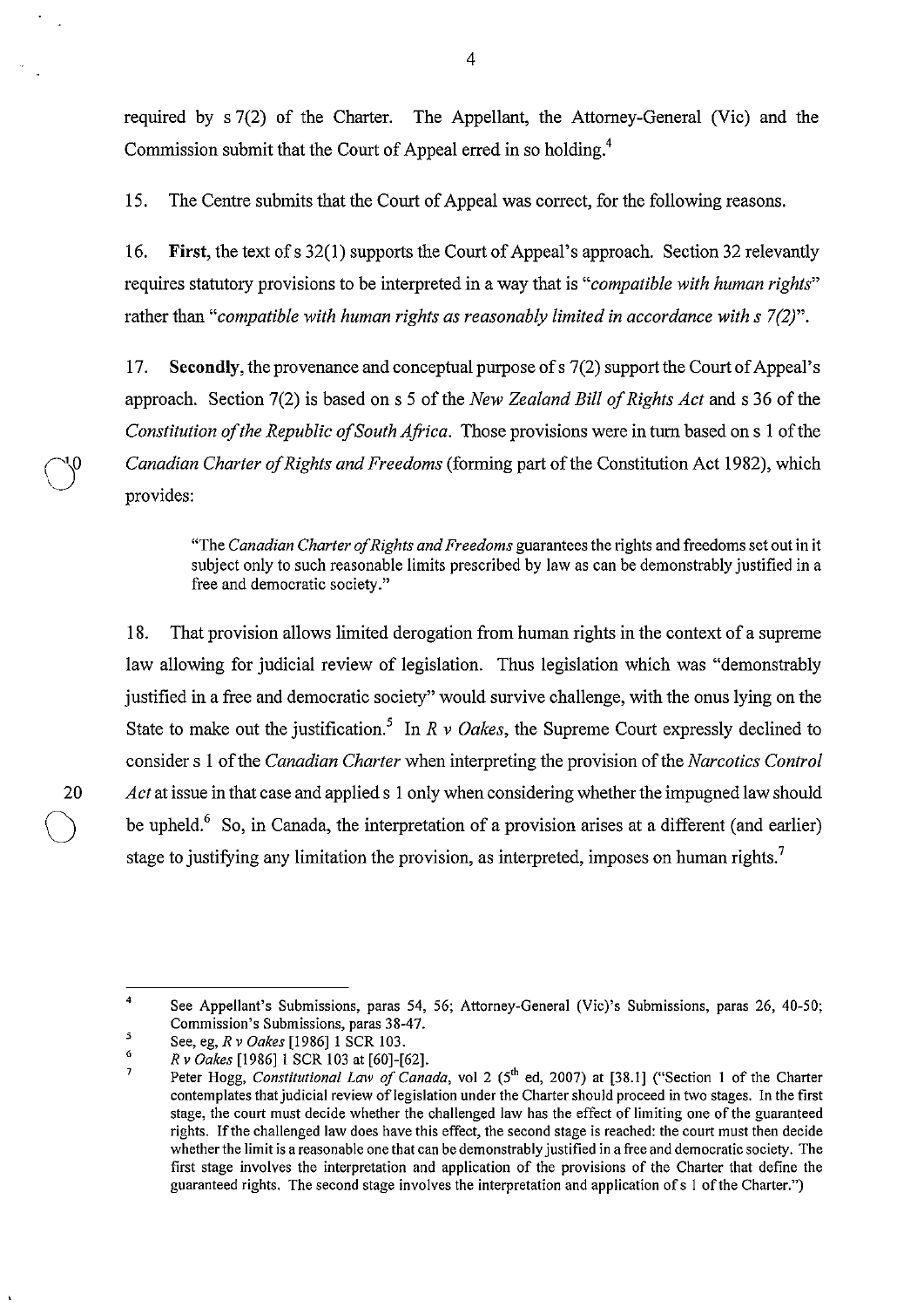19. The Court of Appeal correctly recognised that a provision such as s 7(2) is directed either at judicial review of a provision or to those making or advising on legislative measures potentially limiting of human rights.<sup>8</sup>

5

20. It is not part of the process of interpretation to engage in what amounts to judicial review of the legislative provision by reference to the legislative judgment made in enacting the provision, a proportionality assessment of the provision and a consideration of alternative means open to the legislature to have achieved its purpose. Such considerations only arise at a later stage, when considering whether to make a declaration of inconsistent interpretation.<sup>9</sup>

21. **Thirdly,** the Court of Appeal's approach best furthers the Charter's purpose of protecting 10 and promoting human rights.<sup>10</sup> Collapsing the interpretation of the right and the justification provision is insufficiently protective of human rights.<sup>11</sup> To consider s 7(2) as part of the interpretation process fails to respect and promote the human rights enacted by Parliament and elevates the importance of limitations over rights and is thus likely to erode rights. 12 On this point, the Court of Appeal correctly adopted the powerful reasons of the minority judgment of Elias CJ in the New Zealand Supreme Court in *R* v *Hansen. <sup>13</sup>*

22. **Fourthly,** as the Court of Appeal recognised, to import the justification provision into the interpretation process would lead to inconsistencies in the application of the justification provision and so to uncertainties in interpretation.<sup>14</sup> That is because (a) s 32 speaks to all involved in interpreting legislation, including tribunal members, lawyers and public officials, who would then be required to review for themselves Parliament's judgment about the provision; and (b) satisfaction of the justification provision depends on whether the limitation has been "demonstrably" justified, which may turn on how a case is presented. It is well established that it is for the government party to satisfy the court with evidence that a purported limitation is "demonstrably justifiable"<sup>15</sup> and that if it fails to discharge that burden then there is no basis upon which the court can be satisfied that a limitation is reasonable. It is difficult to reconcile

20

 $\bigcirc$ 

 $\bf 8$ *Rv Momcilovic* (2010) 265 ALR 751 at 781 [109], citing *R* v *Hansen* [2007] 3 NZLR I at [22]-[23] (Elias Cl). 9

Charter, s 36.

<sup>10</sup>  *Rv Momcilovic* (2010) 265ALR 751 at 780 [107]-[108].

<sup>11</sup>  *Rv Momcilovic* (2010) 265 ALR 751 at 781 [109].

<sup>12</sup>  13 *Rv Hansen* [2007] 3 NZLR I at [17] (Elias Cl).

<sup>[2007] 3</sup> NZLR 1.

<sup>14</sup>  *Rv Momcilovic* (2010) 265 ALR 751 at 778, 781 [97]-[98], [110].

IS See, eg, *R* v *Oakes* [1986]1 SCR 103 at 105, 136-7; *Minister o/Transport* v *Noort* [1992] 3 NZLR 260 at *283; Moise* v *Transitional Land Council 0/ Greater Germiston,* 2001 (4) SA 491 (CC) at [19]; *R* v *Momcilovic* (2010) 265 ALR 751 at 790 [143]-[144], 791 [147].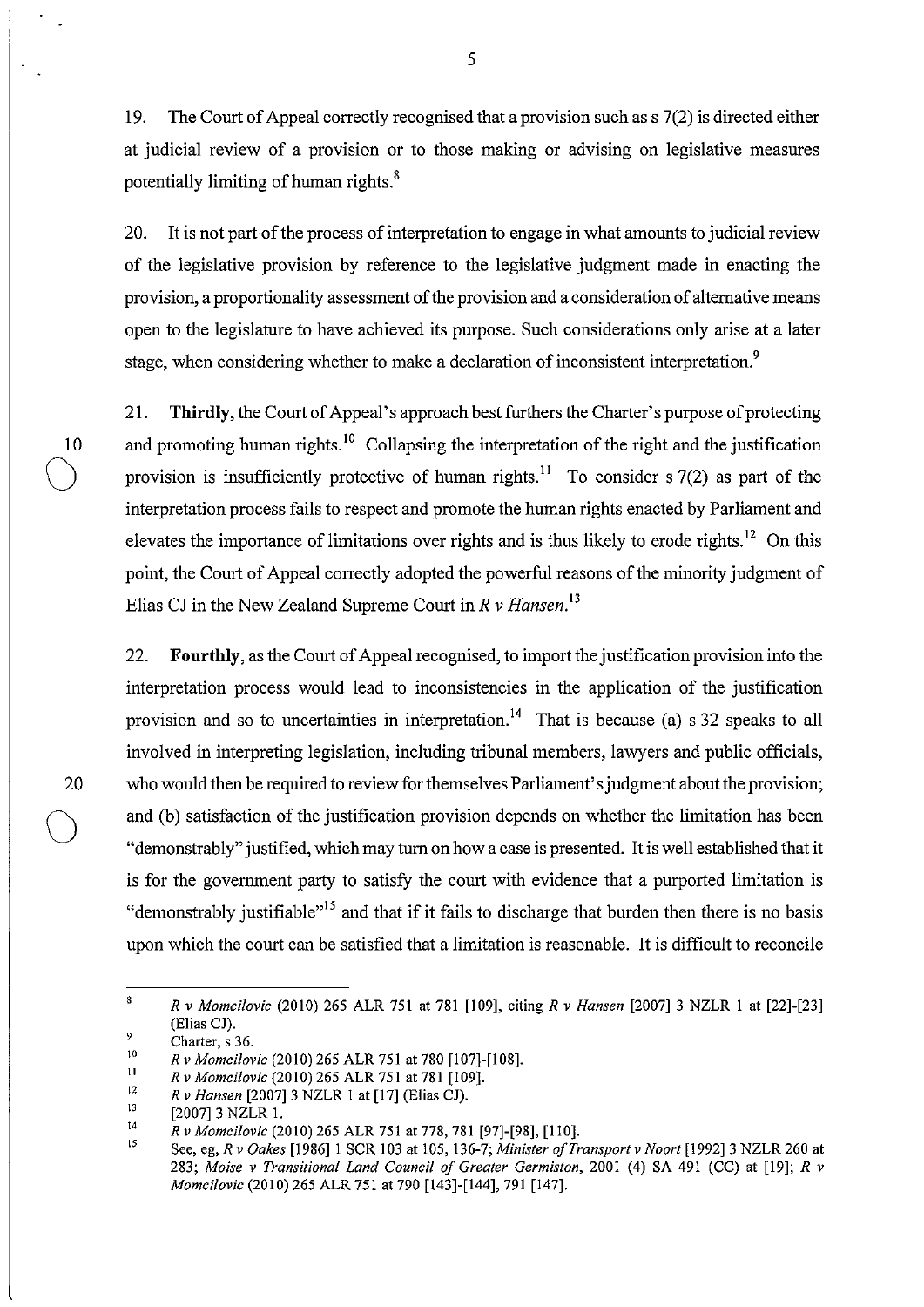that approach with the view that the court's role under s 32(1) is its traditional one of interpreting legislation.

23. The Attorney-General (Vie)'s contentions on the relationship between ss 7(2) and 32 rely on authorities from the United Kingdom and Hong Kong. 16 However, the *Human Rights Act*  1998 (UK) does not contain a provision equivalent to s 7(2). And, in Hong Kong there is no equivalent of s 32 or of s 7(2). It is thus difficult to see what may be gained by any comparison with how courts in those jurisdictions engage in the process of statutory construction.<sup>17</sup>

24. Further, there is a fundamental weakness in the Attorney-General (Vic)'s approach. The Attorney-General accepts that s 32 should be considered in the first instance, as part of the body 10 of rules governing the interpretive task. However, the Attorney-General does not explain how it is possible to apply s  $7(2)$  as part of that process. Section  $7(2)$  cannot form part of the interpretive process because the proportionality assessment that it requires cannot be undertaken until a construction has been reached.<sup>18</sup>

25. The Attorney-General (Vic) and the Commission rely on ss 28 and 38 of the Charter to support their contention that the Court of Appeal erred.<sup>19</sup> In the Centre's submission, neither of those provisions supports the Attorney-General (Vic)'s and the Commission's contention.

26. As to s 38, there are at least three reasons why s 7(2) has no operation in the context of that provision.

- (a) First, the terms of the section itself mark out the boundaries of the standard of unlawfulness for the purposes of sub-s (1). That standard is disapplied in the circumstances referred to in sub-ss (2) and (3) and it is elaborated upon in sub-s (4).
- (b) Secondly, s 7(2) expressly states that human rights may only be limited "under law". That expression, which plainly encompasses legislative limitations, confirms that

 $\bigcirc$ 

6

<sup>16</sup>  See Attorney-General (Vie)'s Submissions, paras 44, 48, 50.

<sup>17</sup>  *Contra* Attorney-General (Vie)'s Submissions at paras 44, 48, 50; Commission's Submissions at para 46.

<sup>18</sup>  19 **That is because s 7(2) assumes a "law" that limits human rights and because it requires an assessment ofthe "limitation", including its "purpose", "means" and "extent".** 

Attorney-General (Vie)'s Submissions, para 41; Commission's Submissions, paras 41-43.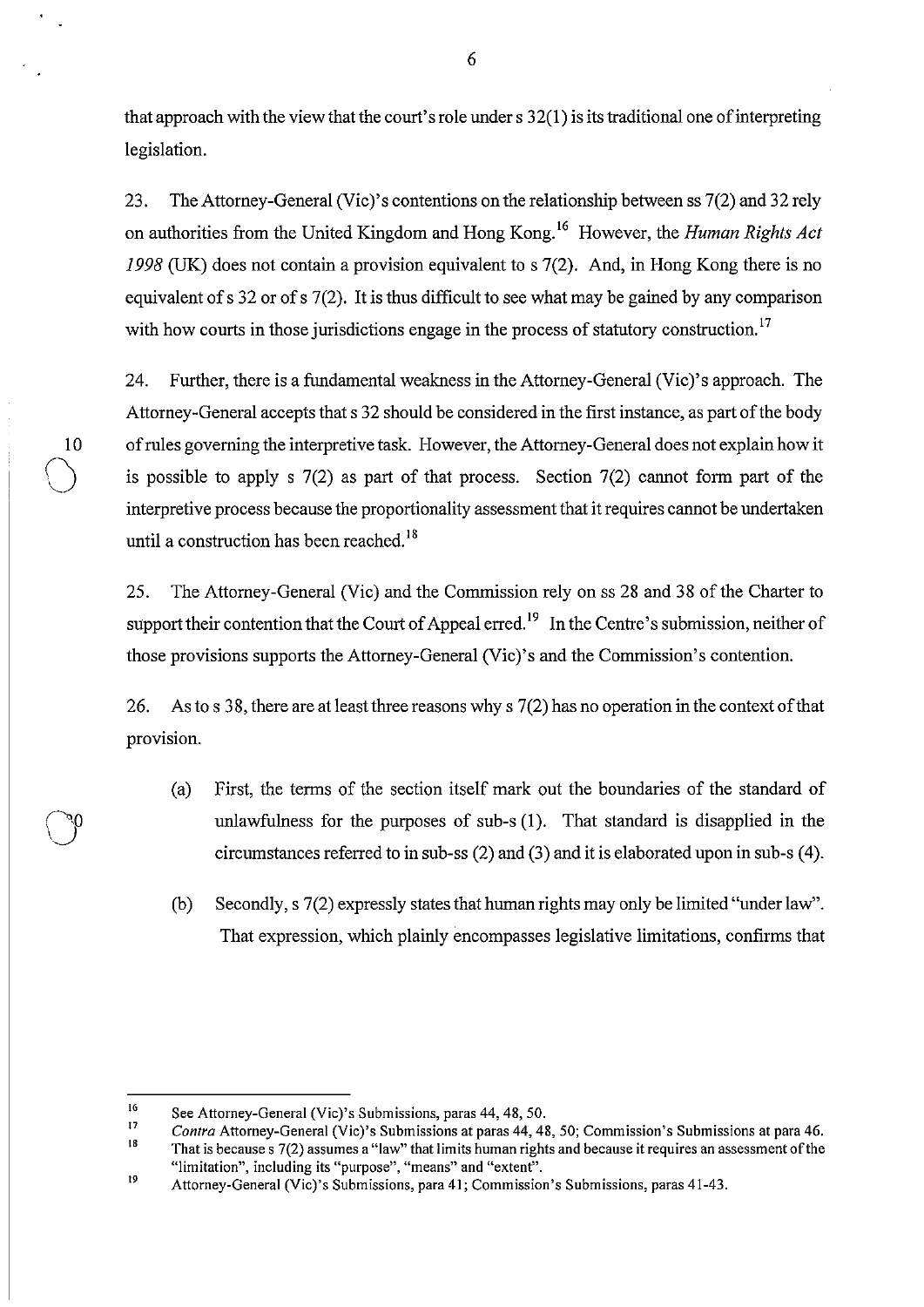Parliament did not intend executive action that limited human rights be measured for lawfulness against s  $7(2).^{20}$ 

(c) Thirdly, the explanatory memorandum affirms that  $s$  38(1) of the Charter is "modelled" on s 6 of the *Human Rights Act 1998* (UK).<sup>21</sup> But, in that jurisdiction, there is no equivalent of s 7(2) of the Charter and so no work for a provision of that kind to do. The scope or ambit of some of the rights under the European Convention is, however, expressly qualified and so, in relation to those rights, some analysis of lawfulness, legitimate aim and proportionality is necessary in order to determine whether the right itself has been breached. But, having established that a protected right has been breached, s 6 of the *Human Rights Act* does not require a distinct inquiry into whether that breach might be justified. Given the express statement that s 38 of the Charter is modelled on the UK provision, Parliament's intention must have been that s 7(2) have no operation in relation to s 38.

27. As to s 28 of the Charter, there is no reason to suppose that the reference to "compatibility" necessarily requires it be a reference to a process involving a determination pursuant to s 7(2) of the Charter. Contrary to the submissions of the Commission,  $2^2$  the Centre contends that a member who introduces a Bill, the provisions of which limit human rights, is required to state pursuant to s  $28(3)(b)$  that a provision of the Bill is incompatible with human rights if it limits a human right (regardless of whether the provision must be justifiable pursuant to s 7(2) of the 20 Charter). That enhances the utility of the process and the transparency of provisions of the Bill that limit human rights but which, in the opinion of a member, nevertheless may be justifiable. The Parliament is best able to debate the justifiability of the provision if all limitations are expressly drawn to its attention. It is simply wrong to say that on this reading, "permissible limitations on rights would be ignored".<sup>23</sup> There is no reason why the member could not proffer his or her opinion on the question of proportionality when making the statement and the permissibility of the limitation would likely be an aspect of debate on the Bill.

10

 $\bigcirc$ 

<sup>20</sup>  The explanatory memorandum to the Charter confirms that the reference in s 7(2) of the Charter to "subject under law" does not include actions by public authorities: at 8 ("a human right may only be subject under law (whether statutory or common law) ... ").

<sup>21</sup>  Explanatory memorandum at 27.

<sup>22</sup>  23 Commission's Submissions at [42]. See also, by implication, Attorney-General's Submissions at [40].

Commission's Submissions at [42].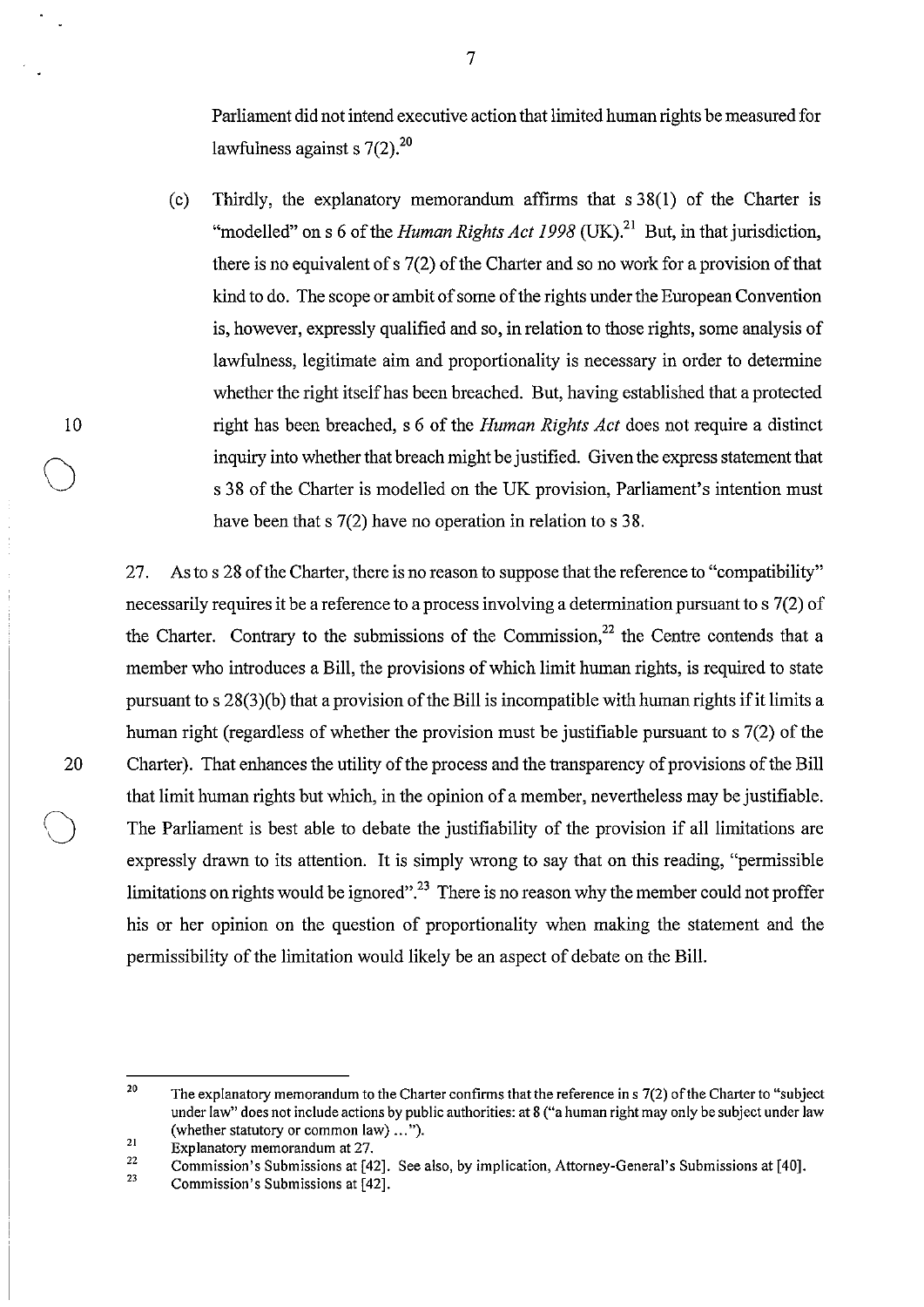28. An argument that the term "compatibility" should be read consistently across the Charter begs the question.<sup>24</sup> The real question is what does compatibility with human rights mean. Properly construed, the Charter-envisages three possible relationships between a human right and a law:

- (a) the law is *compatible* with human rights;
- (b) the law is *incompatible* with human rights, but the incompatibility is a *reasonable limit* on the right (in which case the provision is given its incompatible meaning, but no declaration of inconsistent interpretation would be made);
- (c) the law is *incompatible* with human rights and the incompatibility is *not a reasonable limit* on the right (in which case the provision is given its incompatible meaning and a declaration of inconsistent interpretation may be made).

29. That understanding of the relationship between compatibility and reasonable limits properly respects and accounts for the text and structure of the Charter and gives primacy to the Charter's purpose of protecting and promoting human rights.

30. The Attorney-General (Vic)'s and the Commission's approach would involve attributing to s 32 of the Charter an operation that would be, in effect, weaker than that of the common law principle of legality. It would be weaker because while the principle of legality gives full effect to the fundamental rights and freedoms that it recognises,  $2<sup>5</sup>$  s 32 would protect against only those limitations on rights that cannot be demonstrably justified. It should not be presumed that Parliament intended s 32 to have such a confined operation. None of this is to say that the rights are absolute; the scope of some of the rights is expressly limited<sup>26</sup> and they must, in any event, be read together.

#### **Second Submission: Least infringement of** human **rights**

31. The Court of Appeal was right to conclude that compliance with s 32 means "exploring all 'possible' interpretations of the provision(s) in question and adopting that interpretation which

<sup>24</sup>  Cf Commission's Submissions at [44].

<sup>25</sup>  See, eg, *Coca* v *R* (1994) 179 CLR 427 (privacy, property rights); *Daniels Corporation International* v *ACCC* (2002) 213 CLR 543 (legal professional privilege); *PlaintiffS] 5712002* v *Commonwealth* (2003) 211 CLR 476 (access to the courts); Al-Kateb v Godwin (2004) 219 CLR 562 (liberty).

<sup>26</sup>  See, eg, Charter, s 13 which protects against unlawful or arbitrary interferences with the right *to* privacy and **reputation.**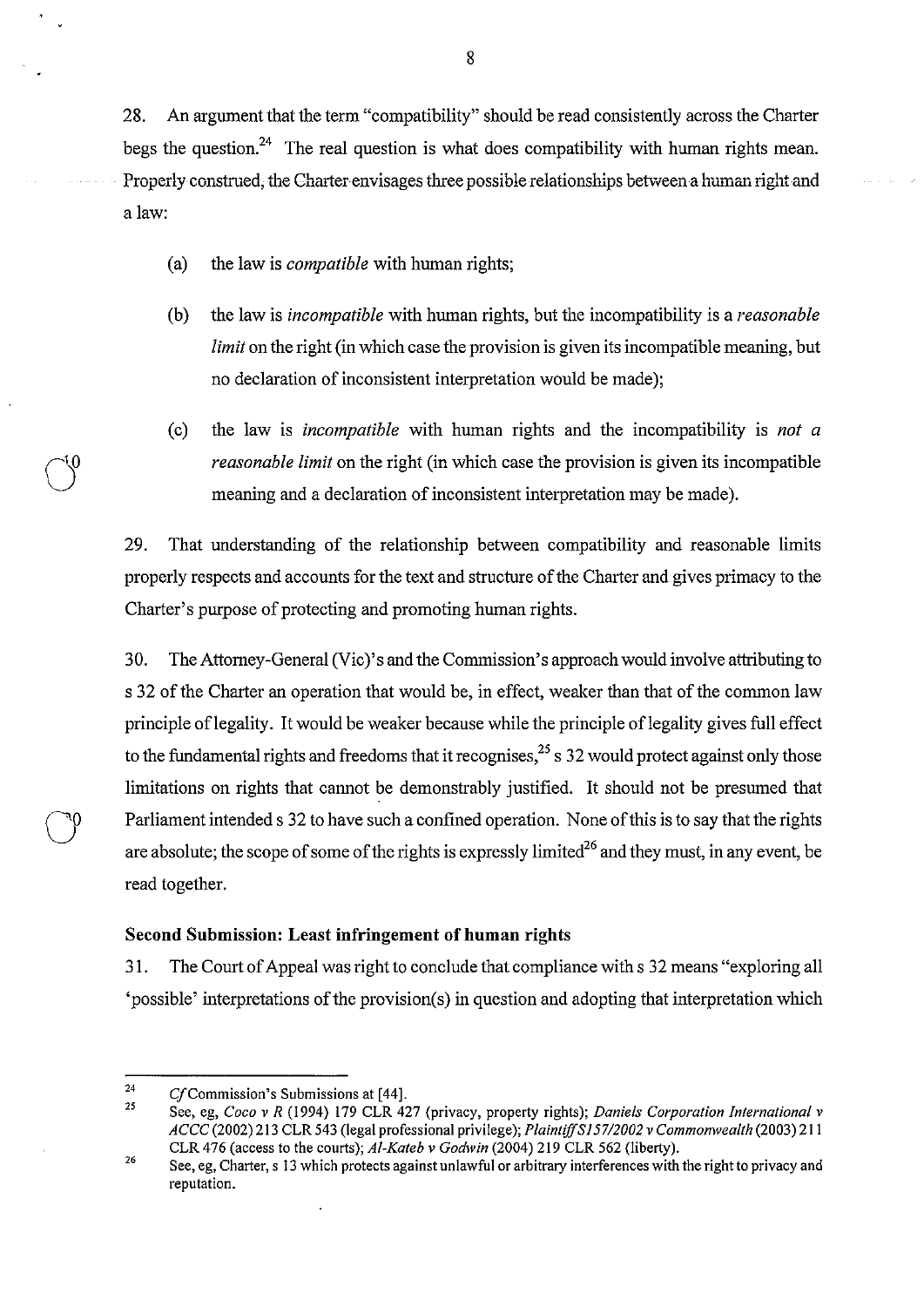least infringes Charter rights".<sup>27</sup> Of course, it must be understood that in saying this, the Court of Appeal was assuming that the interpreter had already considered the text, context and purpose of the provision and there remained more than one possible construction. The Attorney-General (Vic)'s argument is based on a misconception about the interpretive tools already taken into account by the court. $^{28}$ 

32. The words of s 32 support the Court of Appeal's conclusion: an interpretation that is compatible with human rights is to be adopted *"so far as"* it is possible to do so. Those words serve two purposes in s 32: first, to condition the operation of the section on consistency with purpose; and secondly, to direct the interpreter as to the extent to which a human rights 10 compatible interpretation should be sought.

33. Further, the Court of Appeal's approach best gives effect to the purpose of s 32. Assuming there are two available constructions of a provision (i.e. two constructions which are possible and consistent with the purpose of the provision or  $Act^{29}$ , then the court should favour that which gives greater protection to human rights. The Attorney-General (Vic)'s submissions do not explain how the interpretational dilemma is to be resolved. Section 32 is a perfectly legitimate tool to resolve the dilemma in that situation.

 $\bigcirc$ 

<sup>27</sup>  28 *Rv Momcilovic* (2010) 265 ALR 751 at 779 [103]. *Contra* Attorney-General (Vic)'s Submissions at 51-54.

Attorney-General (Vic)'s Submissions, paras 51,53.

<sup>29</sup>  In identifying the "purpose" of the provision or Act (see the definition of "statutory provision" in s 3 of the Charter), it is important to distinguish between the "purpose" of the provision and its legal meaning. The Court of Appeal erroneously conflated the two concepts at 782 [113]. The proper approach was stated by Gleeson CJ in *Carr* v *Western Australia* (2007) 232 CLR 138 at 143 [5], [7].